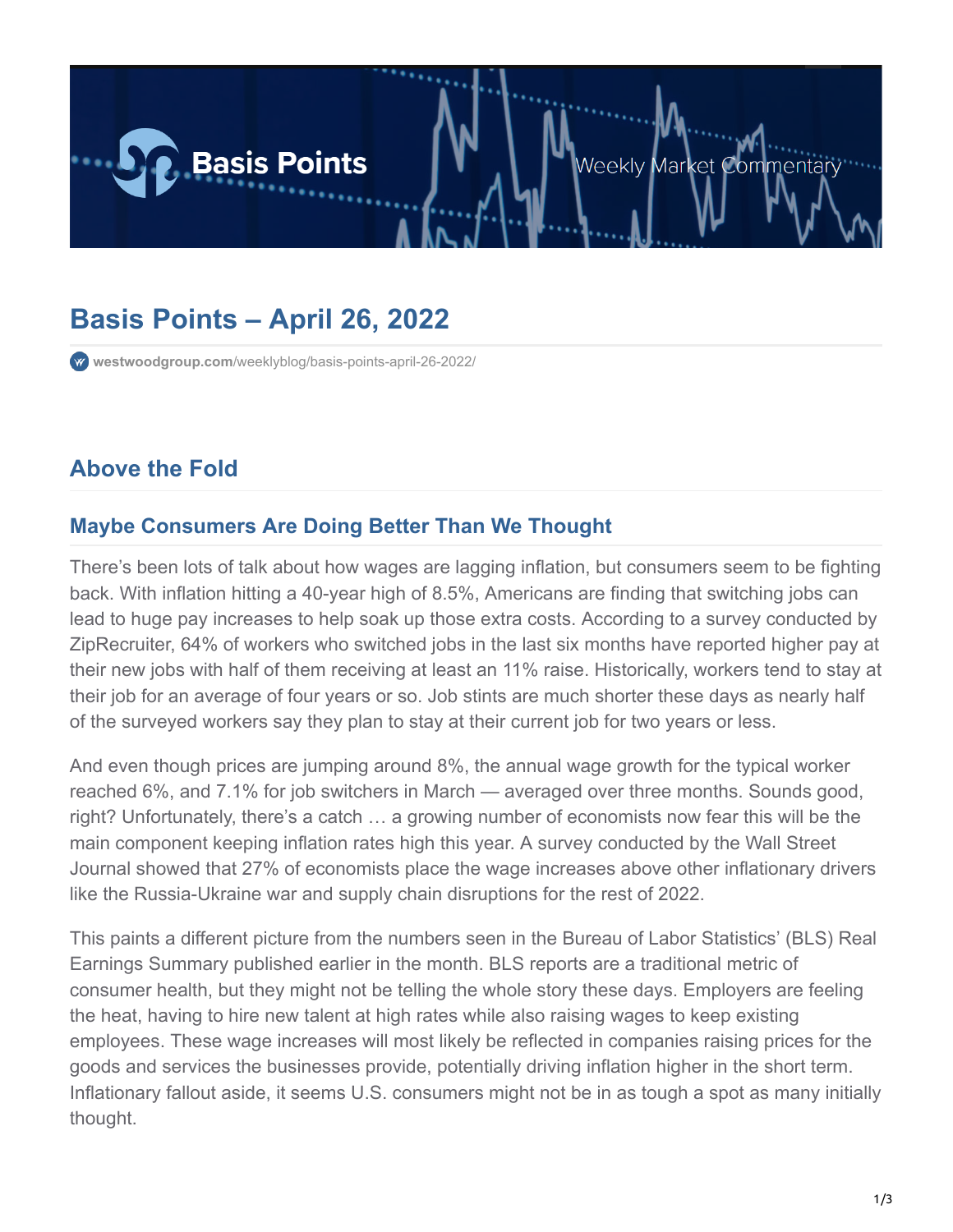## **Three Things**

#### **Twitter Board Comes Around to Musk Afterall**

On April 14, Elon Musk made a bid to purchase Twitter for nearly \$44 billion. Initially, Twitter seemed to rebuff the advance and even talked of adopting a "poison pill" to prevent the deal's completion, but Musk's persistence and cash flow backing seem to have caused the board to acquiesce to his offer. Shares of Twitter responded positively as the board formally announced the acceptance of Elon Musk's "best and final" offer of \$54.20 per share. Twitter will become a private company after the deal is closed.

#### **Investors "Checkin' In" on Hotel Investments**

After getting hit the hardest during the start of the pandemic, investors seem to be showing extreme interest in the hotel market now. First-quarter hotel sales reached \$12.5 billion, the highest since 2016. With many investors flush with cash, they see hotels as a better investment than stocks or bonds currently, despite surging hotel prices. Even with inflation as high as it is, hotel investors remain confident that lodging can remain profitable due to their ability to adjust room rates by the day. Other commercial investments like office buildings and malls will have a much harder time filling vacancies, making hotels an even more enticing prospect for investors. As mask mandates are lifting across the country, hotels seem poised for further gains as consumers start vacationing again this summer.

#### **Big Tech May Have Some Explaining to Do**

On Saturday morning, the EU agreed on the broad terms of the Digital Security Act, or DSA. The legislation will force companies to take more responsibility for the content that appears on their sites. Platforms like Google, Meta and Twitter will be obligated to remove illegal content and goods sooner, explain algorithms to users and researchers, and crackdown on the spread of misinformation. European Commission President Ursula von der Leyen said, "It gives practical effect to the principle that what is illegal offline, should be illegal online. The greater the size, the greater the responsibilities of online platforms." The DSA is not yet completed, but the regulations will affect the tech world in a big way when it comes to transparency and advertising practices, among many other strict regulations.

### **In the Know**